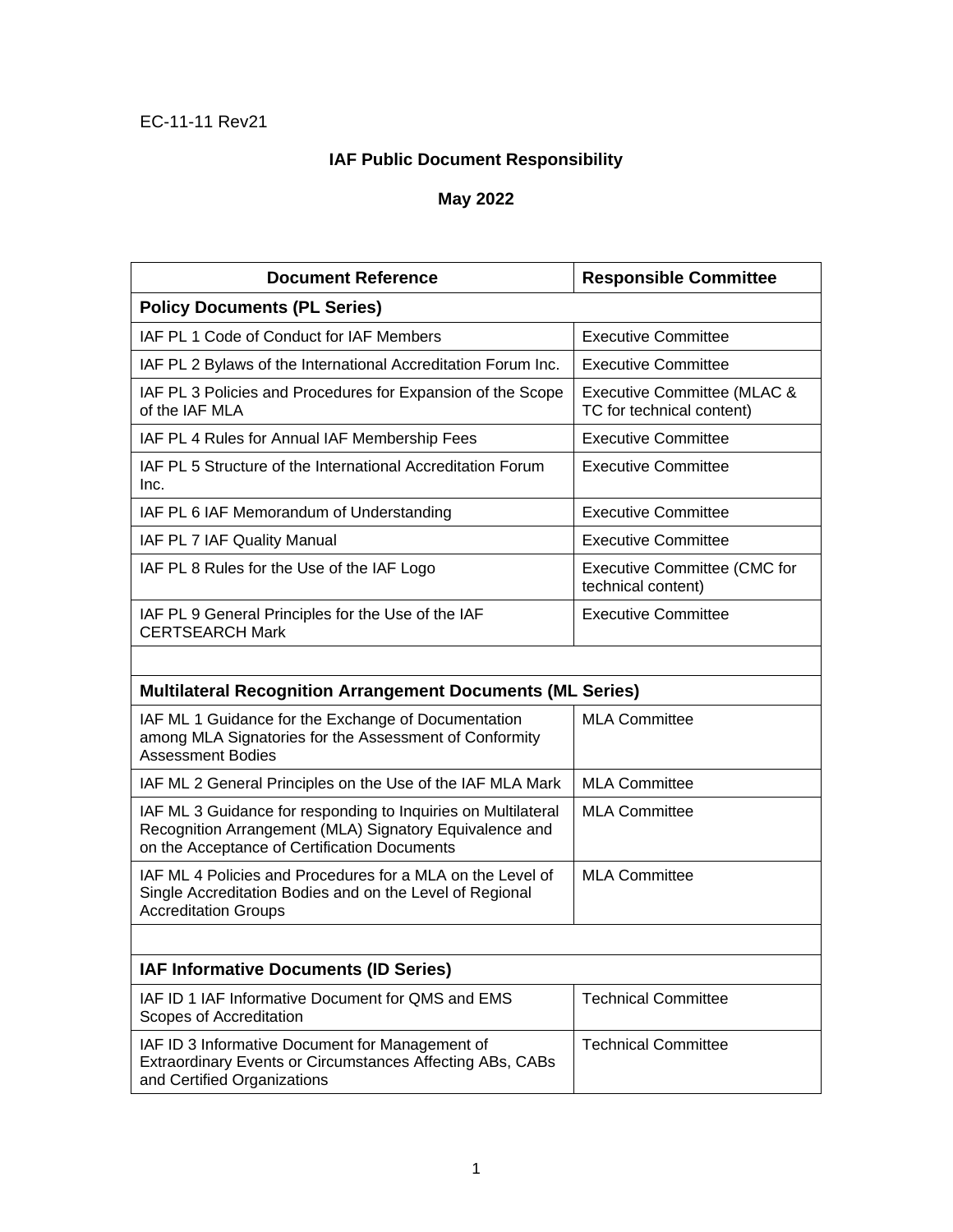| IAF ID 4 Market Surveillance Visits to Certified Organizations                                                                                        | <b>Technical Committee</b> |
|-------------------------------------------------------------------------------------------------------------------------------------------------------|----------------------------|
| IAF ID 12 Principles on Remote Assessment                                                                                                             | <b>Technical Committee</b> |
| IAF ID 13 IAF Medical Device Nomenclature (IAF MDN)<br>Including Medical Device Risk Classifications                                                  | <b>Technical Committee</b> |
|                                                                                                                                                       |                            |
| <b>IAF Mandatory Documents (MD Series)</b>                                                                                                            |                            |
| IAF MD 1 IAF Mandatory Document for the Audit and<br>Certification of a Management System Operated by a Multi-<br>Site Organization                   | <b>Technical Committee</b> |
| IAF MD 2 IAF Mandatory Document for the Transfer of<br>Accredited Certification of Management Systems                                                 | <b>Technical Committee</b> |
| IAF MD 4 IAF Mandatory Document for the Use of<br>Information and Communication Technology (ICT) for<br>Auditing/Assessment Purposes                  | <b>Technical Committee</b> |
| IAF MD 5 Determination of Audit Time of Quality,<br>Environmental, and Occupational Health & Safety<br><b>Management Systems</b>                      | <b>Technical Committee</b> |
| IAF MD 6 Application of ISO 14065:2013                                                                                                                | <b>Technical Committee</b> |
| IAF MD 7 Harmonization of Sanctions                                                                                                                   | <b>Technical Committee</b> |
| IAF MD 8 Application of ISO/IEC 17011:2017 in the Field of<br>Medical Device Quality Management Systems (ISO 13485)                                   | <b>Technical Committee</b> |
| IAF MD 9 Application of ISO/IEC 17021-1 in the Field of<br>Medical Device Quality Management Systems (ISO 13485)                                      | <b>Technical Committee</b> |
| IAF MD 11 IAF Mandatory Document for Application of<br>ISO/IEC 17021 for Audits of Integrated Management Systems<br>(IMS)                             | <b>Technical Committee</b> |
| IAF MD 12 Accreditation Assessment of Conformity<br>Assessment Bodies with Activities in Multiple Countries                                           | <b>Technical Committee</b> |
| IAF MD 13 Knowledge Requirements for Accreditation Body<br>Personnel for Information Security Management Systems<br>(ISO/IEC 27001)                   | <b>Technical Committee</b> |
| IAF MD 14 Application of ISO/IEC 17011 in Greenhouse Gas<br>Validation and Verification (ISO 14065:2013)                                              | <b>Technical Committee</b> |
| IAF MD 15 IAF Mandatory Document for the Collection of<br>Data to Provide Indicators of Management System<br><b>Certification Bodies' Performance</b> | <b>Technical Committee</b> |
| IAF MD 16 Application of ISO/IEC 17011 for the Accreditation<br>of Food Safety Management Systems (FSMS) Certification<br><b>Bodies</b>               | <b>Technical Committee</b> |
| IAF MD 17 Witnessing Activities for the Accreditation of<br><b>Management Systems Certification Bodies</b>                                            | <b>Technical Committee</b> |
| IAF MD 20 Generic Competence for AB Assessors:<br>Application to ISO/IEC 17011                                                                        | <b>Technical Committee</b> |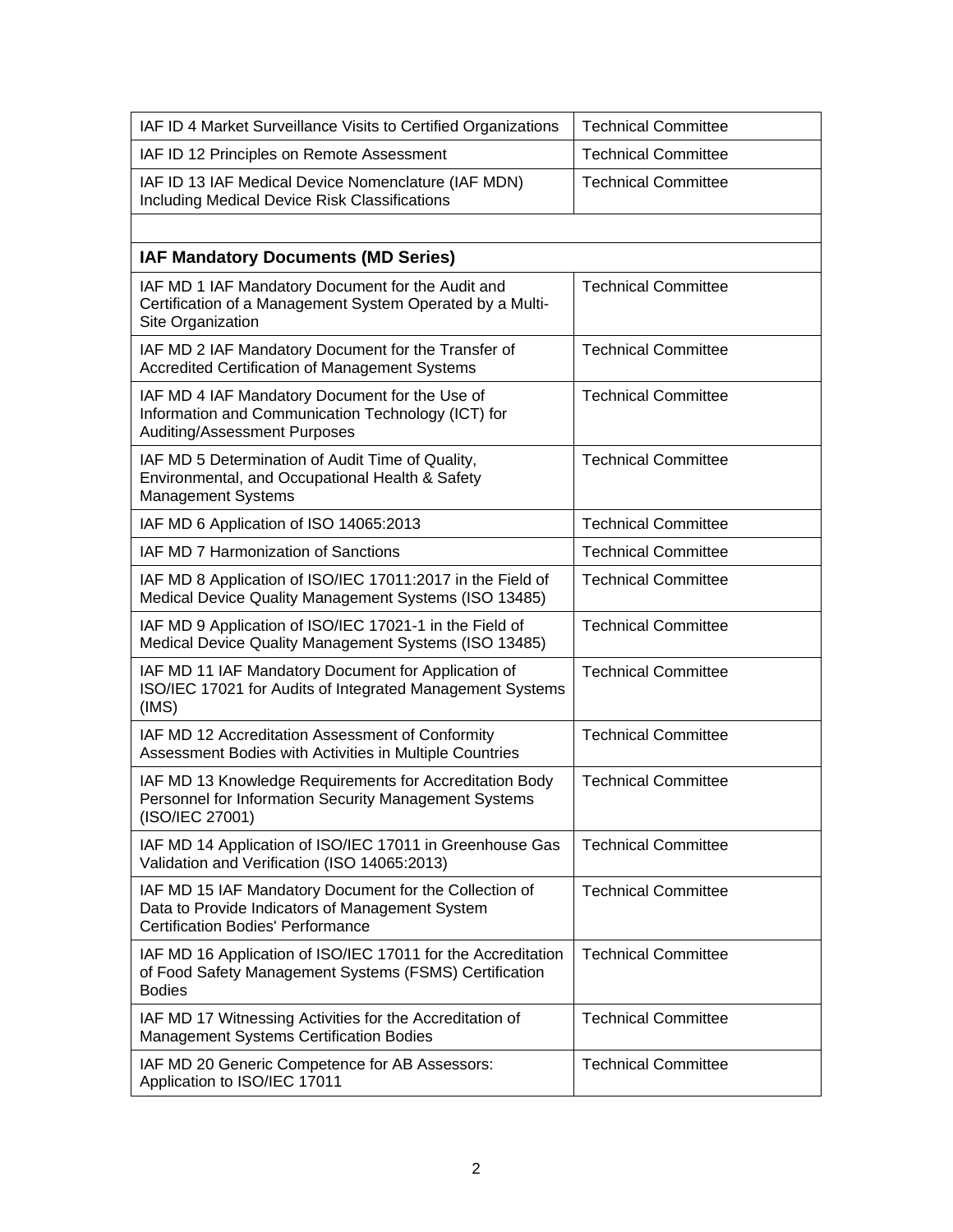| IAF MD 21 Requirements for the Migration to ISO<br>45001:2018 from OHSAS 18001:2007                                                | <b>Technical Committee</b>                                 |  |
|------------------------------------------------------------------------------------------------------------------------------------|------------------------------------------------------------|--|
| IAF MD 22 Application of ISO/IEC 17021-1 for the<br>Certification of Occupational Health and Safety Management<br>Systems (OH&SMS) | <b>Technical Committee</b>                                 |  |
| IAF MD 23 Control of Entities Operating on Behalf of<br>Accredited Management Systems Certification Bodies                         | <b>Technical Committee</b>                                 |  |
| IAF MD 24 Transition Requirements for ISO 50003:2021                                                                               | <b>Technical Committee</b>                                 |  |
| IAF MD 25 Criteria for Evaluation of Conformity Assessment<br><b>Schemes</b>                                                       | <b>Technical Committee</b>                                 |  |
|                                                                                                                                    |                                                            |  |
| <b>IAF Procedures Documents (PR Series)</b>                                                                                        |                                                            |  |
| IAF PR 1 Procedure for the Investigation and Resolution of<br>Complaints                                                           | Executive Committee                                        |  |
| IAF PR 2 General Procedures for the Development of IAF<br>Documents                                                                | Executive Committee                                        |  |
| IAF PR 3 Procedures for IAF General Assembly Meetings                                                                              | <b>Executive Committee</b>                                 |  |
| IAF PR 4 Structure of the IAF MLA and List of IAF Endorsed<br><b>Normative Documents</b>                                           | <b>Executive Committee (MLAC for</b><br>technical content) |  |
| IAF PR 5 Procedure for Handling Applications for MoU<br>Membership in IAF                                                          | <b>Executive Committee</b>                                 |  |
| IAF PR 6 Assignment of IAF Liaisons                                                                                                | <b>Executive Committee</b>                                 |  |
|                                                                                                                                    |                                                            |  |
|                                                                                                                                    |                                                            |  |

## **IAF-ILAC Joint Publications (A Series)**

| IAF/ILAC A1 IAF/ILAC Multi-Lateral Mutual Recognition<br>Arrangements (Arrangements): Requirements and<br>Procedures for Evaluation of a Regional Group                                  | MLA Committee (JWGA)      |
|------------------------------------------------------------------------------------------------------------------------------------------------------------------------------------------|---------------------------|
| IAF/ILAC A2 IAF/ILAC Multi-Lateral Mutual Recognition<br>Arrangements (Arrangements): Requirements and<br>Procedures for Evaluation of a Single Accreditation Body                       | MLA Committee (JWGA)      |
| IAF/ILAC A3 IAF/ILAC Multi-Lateral Mutual Recognition<br>Arrangements (Arrangements): Template report for the peer<br>evaluation of an Accreditation Body based on ISO/IEC<br>17011:2017 | MLA Committee (JWGA)      |
| IAF/ILAC ISO/IEC 17011:2017 Transition Plan                                                                                                                                              | MLA Committee (JMC)       |
| IAF-ILAC Statement re Delayed Evaluations (12 Mar. 2020)                                                                                                                                 | MLA Committee (JMC)       |
| IAF/ILAC A1/A2: Addendum IAF/ILAC Approach to Remote<br>Peer Evaluations of Regions and Single Accreditation Bodies<br>during the COVID-19 Pandemic                                      | MLA Committee (JWGA)      |
| IAF-ILAC Statement on Replacement of Assessments during<br>the COVID-19 Pandemic                                                                                                         | Executive Committee (JEC) |
|                                                                                                                                                                                          |                           |

 $\overline{\phantom{a}}$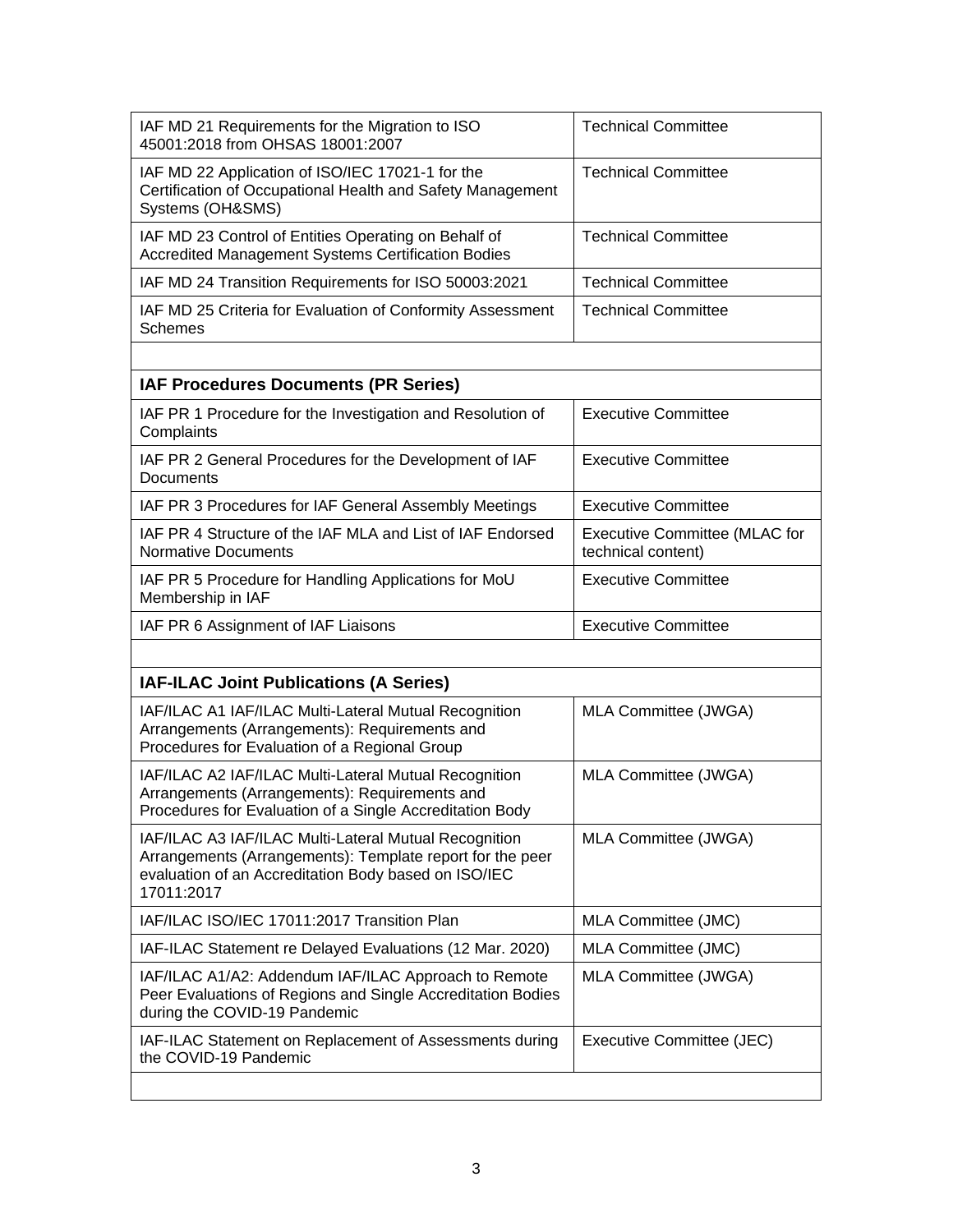| <b>Documents for General Information</b>                                                                                               |                                              |  |
|----------------------------------------------------------------------------------------------------------------------------------------|----------------------------------------------|--|
| IAF Public Document Responsibility                                                                                                     | <b>IAF Secretary</b>                         |  |
| IAF Representatives, Liaisons, and Contacts                                                                                            | <b>IAF Secretary</b>                         |  |
| IAF Strategic Plan 2020 - 2025                                                                                                         | <b>Executive Committee</b>                   |  |
| Expected Outcomes for Accredited Certification to ISO<br>Management system standards such as ISO 9001 and 14001                        | <b>JSG ISO-IAF-ILAC</b>                      |  |
| Joint IAF-OIML Assessment Procedure in the Field of Legal<br>Metrology                                                                 | <b>Technical Committee</b>                   |  |
| <b>IECEE-ILAC-IAF Guidance for the Conduct of Unified</b><br>Assessments in the Electrotechnical Sector                                | IEC-IAF-ILAC Steering<br>Committee           |  |
| Expected Outcomes for Certification to ISO 22000, a Food<br>Safety Management System (FSMS)                                            | JSG ISO-IAF-ILAC (Coordination<br>by the EC) |  |
|                                                                                                                                        |                                              |  |
| Memoranda of Understanding and Agreements Signed by IAF                                                                                |                                              |  |
| IAF-ILAC-OIML Memorandum of Understanding (October 10,<br>2018)                                                                        | <b>Executive Committee</b>                   |  |
| IAF-ILAC-UNIDO Memorandum of Understanding (November<br>24, 2017)                                                                      | <b>Executive Committee</b>                   |  |
| IAF-ILAC-ISO Memorandum of Understanding (April 10,<br>2014)                                                                           | <b>Executive Committee</b>                   |  |
| IAF-FoodPLUS Agreement - Endorsement of the<br>GLOBALG.A.P. Integrated Farm Assurance (IFA)<br>Certification Scheme (October 25, 2013) | <b>Executive Committee</b>                   |  |
| IAF-ILAC Agreement on Closer Cooperation (October 25,<br>2012)                                                                         | <b>Executive Committee</b>                   |  |
| IAF-ILAC-IEC Memorandum of Understanding (November 28,<br>2018)                                                                        | <b>Executive Committee</b>                   |  |
| IAF-ILAC-ITU Memorandum of Understanding (May 14,<br>2012)                                                                             | <b>Executive Committee</b>                   |  |
| IAF-ILAC-World Bank Memorandum of Understanding<br>(October 30, 2018)                                                                  | <b>Executive Committee</b>                   |  |
| IAF-ILAC-IHAF Memorandum of Understanding (October 30,<br>2018)                                                                        | <b>Executive Committee</b>                   |  |
| IAF-GLOBALG.A.P Memorandum of Understanding (May 29,<br>2009)                                                                          | <b>Executive Committee</b>                   |  |
| IAF-FAMI-QS Agreement - Endorsement of the FAMI-QS<br>Certification Scheme (October 29, 2017)                                          | <b>Executive Committee</b>                   |  |
| IAF-IPC Agreement - Endorsement of the IPC Management<br>System Auditors Certification Scheme (October 28, 2017)                       | <b>Executive Committee</b>                   |  |
| IAF-GFSI Agreement - Endorsement of GFSI Benchmarked<br>Schemes (April 05, 2018)                                                       | <b>Executive Committee</b>                   |  |
| IAF-ICAO Training MoU (December 2019)                                                                                                  | <b>Executive Committee</b>                   |  |